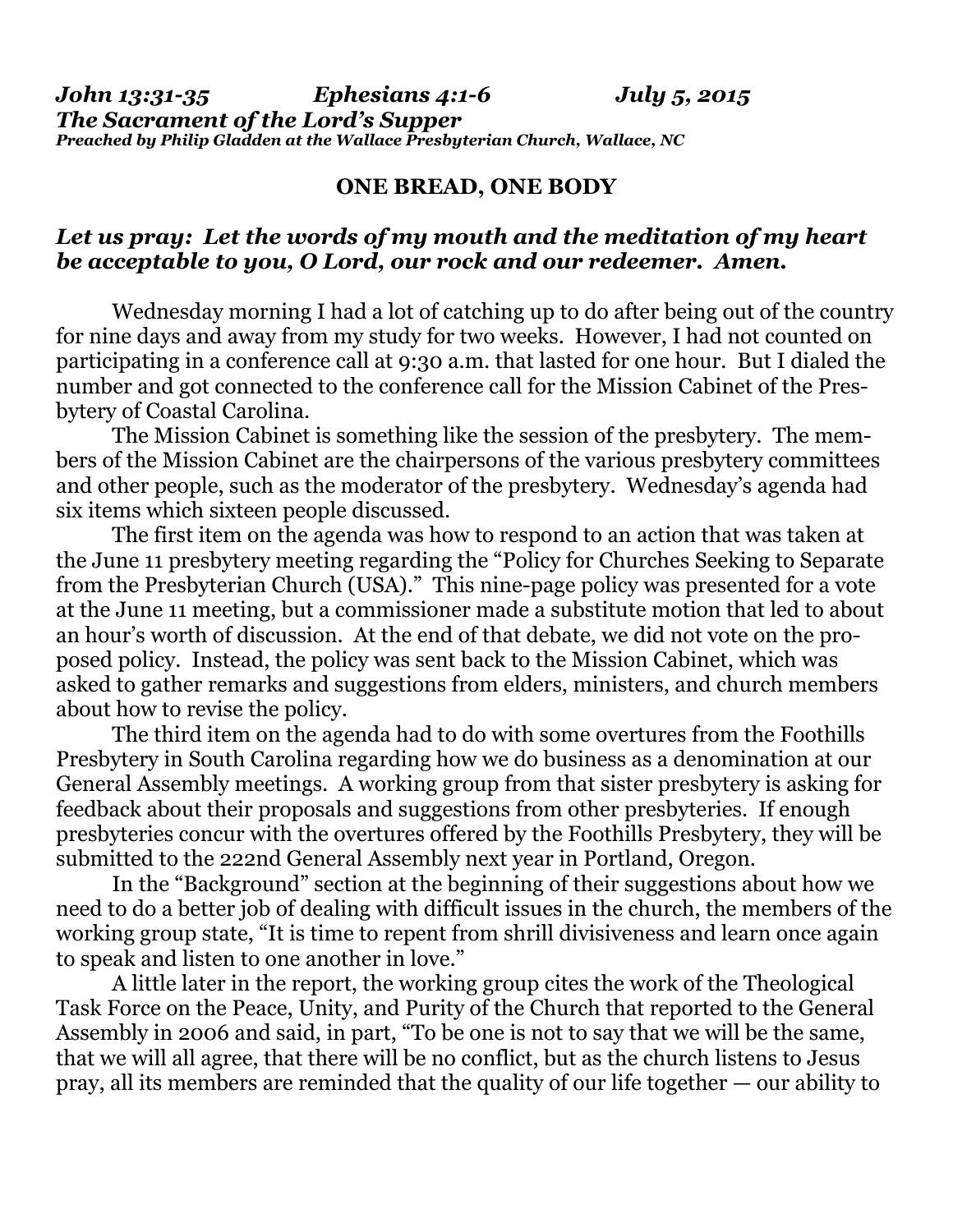make visible the unique relationship that is ours in Jesus Christ — is compelling testimony to the truth and power of the gospel we proclaim."

 In the wake of the Supreme Court's 5-4 ruling about same-sex marriage ten days ago, I have received and read many posts on Facebook about that issue. Several colleagues have posted the same article by Travis Garner, a Church Planter in the Tennessee Conference of the United Methodist Church. The article is called "Being a Pastor in a 5-4 World." The article ends this way: "From Ephesians 4: May we all be rooted and established in love, completely humble and gentle, patient, bearing with one another in love, making every effort to keep the unity of the Spirit through the bond of peace. Remembering that there is one body and one Spirit, and one hope, one Lord, one faith, one baptism, one God and Father of all who is over all and through all and in all."

 Interestingly, comments in response to this article ranged from "Thank you for posting this message" to "This post actually makes me want to leave the United Methodist Church." Actually, that second comment was rather mild compared to some others. It made me wonder if Rev. Garner felt as I did when I came home from being a commissioner to the 220th General Assembly in Pittsburgh in 2012. After spending a week with 600+ Presbyterian elders and ministers from across the United States who diligently and prayerfully tried to do the work of the church that was put before us, I read various articles and comments in publications that characterized us as a "do-nothing General Assembly." Some comments were even more vicious than that, calling into question the faithfulness and commitment of elders and ministers who had responded to their presbyteries' call to serve our Lord and the church.

Well, you know what? We live in a polarized, divided world. So what do you expect? Why should we be surprised that we Christians can treat our fellow Christians in such unloving ways? And, just to be clear, over the years, I've read and heard plenty of unkind and unfair comments and criticisms on BOTH sides of many issues before the church.

 I certainly don't think I'm naive about life in the church or in the wider world. We face many serious issues on which people of good faith disagree strongly, politically and religiously. As people of faith, we are called to engage with those issues, both within the church and in the broader society. But we need to stop and think about *how* we engage one another in these issues. Interestingly, the working paper from the Foothills Presbytery that offers some concrete suggestions about how we Presbyterians might do a better job of working on difficult issues talks about how the most important moral achievement of religious communities, "the real gifts they give to American public life," is promoting conversation that is healthy and respectful, and not necessarily agreement on every issue.

 The verses I read from Ephesians 4 are a clarion call to the church to live into the unity we have in the body of Christ. I think it's worth hearing those words again: "I therefore, the prisoner in the Lord, beg you to lead a life worth of the calling to which you have been called, with all humility and gentleness, with patience, bearing with one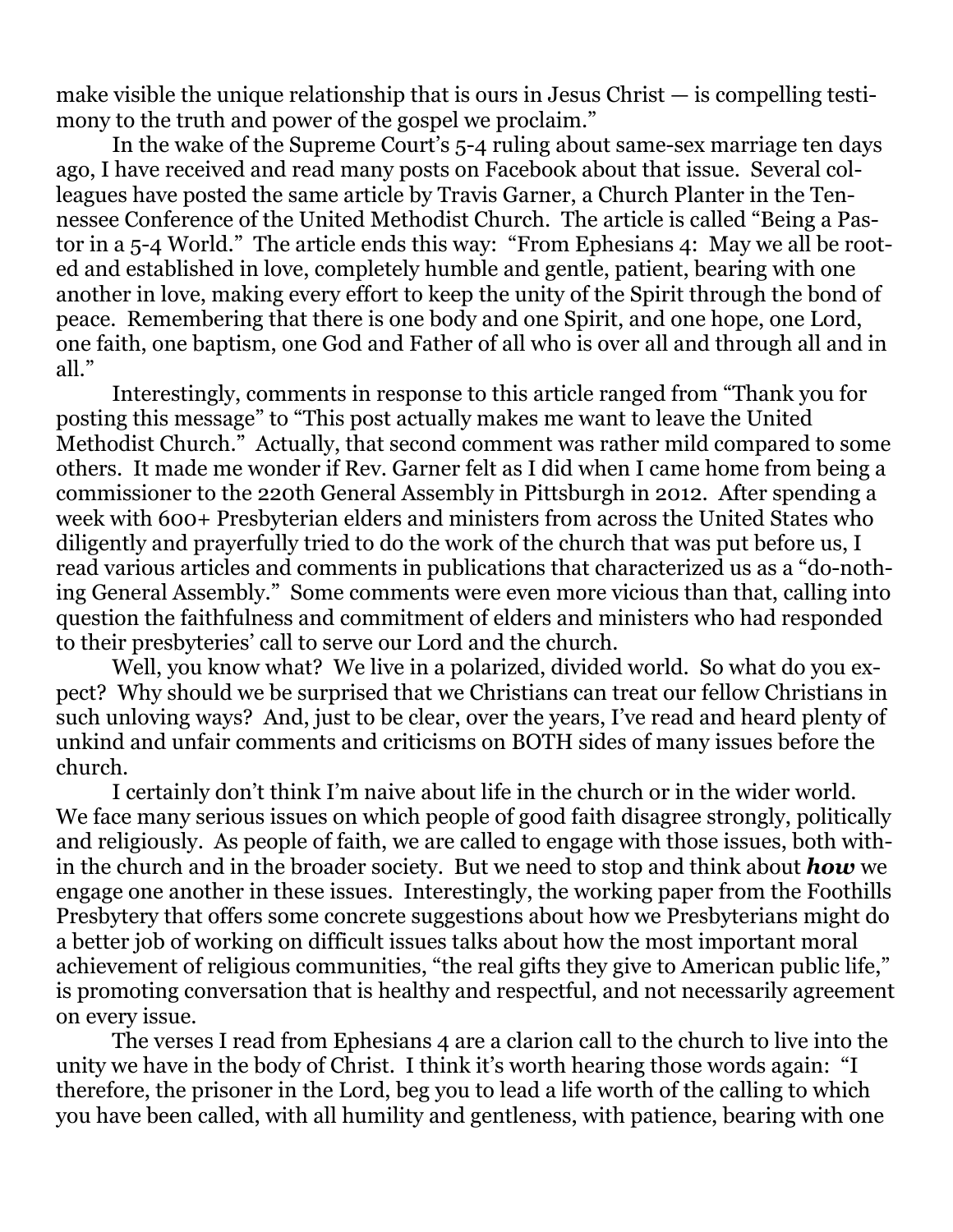another in love, making every effort to maintain the unity of the Spirit in the bond of peace. There is one body and one Spirit, just as you were called to the one hope of your calling, one Lord, one faith, one baptism, one God and Father of all, who is above all and through all and in all." (Ephesians 4:1-6)

 These words were written about and to Christians who were faced with some pretty serious theological, social, and racial issues. Jewish and Gentile Christians had to figure out how to be the body of Christ, despite their differences. They did not create the unity. They were called to live *in* the unity that was the fundamental work of God in Jesus Christ. As one person has put it, this unity is "a given to which we are called to yield."

 So, to say, "Well, we live in a divided, polarized nation, so what do you expect to find in the church?" means we are *not* leading a life worthy of the calling to which we have been called. Since it's true that we do live in a divided, polarized world, doesn't that make it all the more important for us in the church to model — with the grace and help of God — the kind of humility and gentleness and patience and forbearance and love and unity that is characteristic of the body of Christ?

 Let me tweak the title of that Facebook article a little bit: "Being the Church in a 5-4 World." What does it mean to be the church in the kind of world we live in? Another significant event in our nation in the last couple of weeks was the horrific shooting deaths of nine people in the Bible study at the Mother Emanuel Church in Charleston. As political pundits weighed in on both sides of the issue and Facebook lit up with all kinds of comments, the members of that church, even the family members of those killed, spoke and acted in a way that drowned out all of the shrill comments, when they forgave the shooter face-to-face at his bond hearing. In an article in *USA Today* about that unexpected and almost unbelievable act, a writer said, "It was neither expected nor explicable, that forgiveness. Such forgiveness is unseen in the animal world, is illogical in the rational world, is nonsensical to common human nature. Such forgiveness is humanity at its most human, or perhaps its most divine."<sup>1</sup>

 There's a beautiful symmetry in Ephesians 4:4-6, which has been called the "sevenfold one." One — body, Spirit, hope, Lord, faith, baptism, God and Father. Perhaps it's because the number seven has special significance in the Bible — 7 days of creation; forgiving 7 X 70; and so forth. Still, knowing that it messes up that nice symmetry of seven, let me add: one bread, one cup, one Table.

 As the hymn says, "One bread, one body, one Lord of all, one cup of blessing which we bless. And we, though many, throughout the earth, we are one body in this one Lord."2 Today we are invited to come to the Lord's Table. We come to table as many different people, with many different opinions on many different matters. We come as people with deeply held beliefs and passionate hopes. But most of all, we come as God's people, one people — one, because of what God has done for us in Jesus Christ.

 When you pass the plate of bread to your neighbor this morning, you may be passing it to someone who holds diametrically opposite political beliefs from you.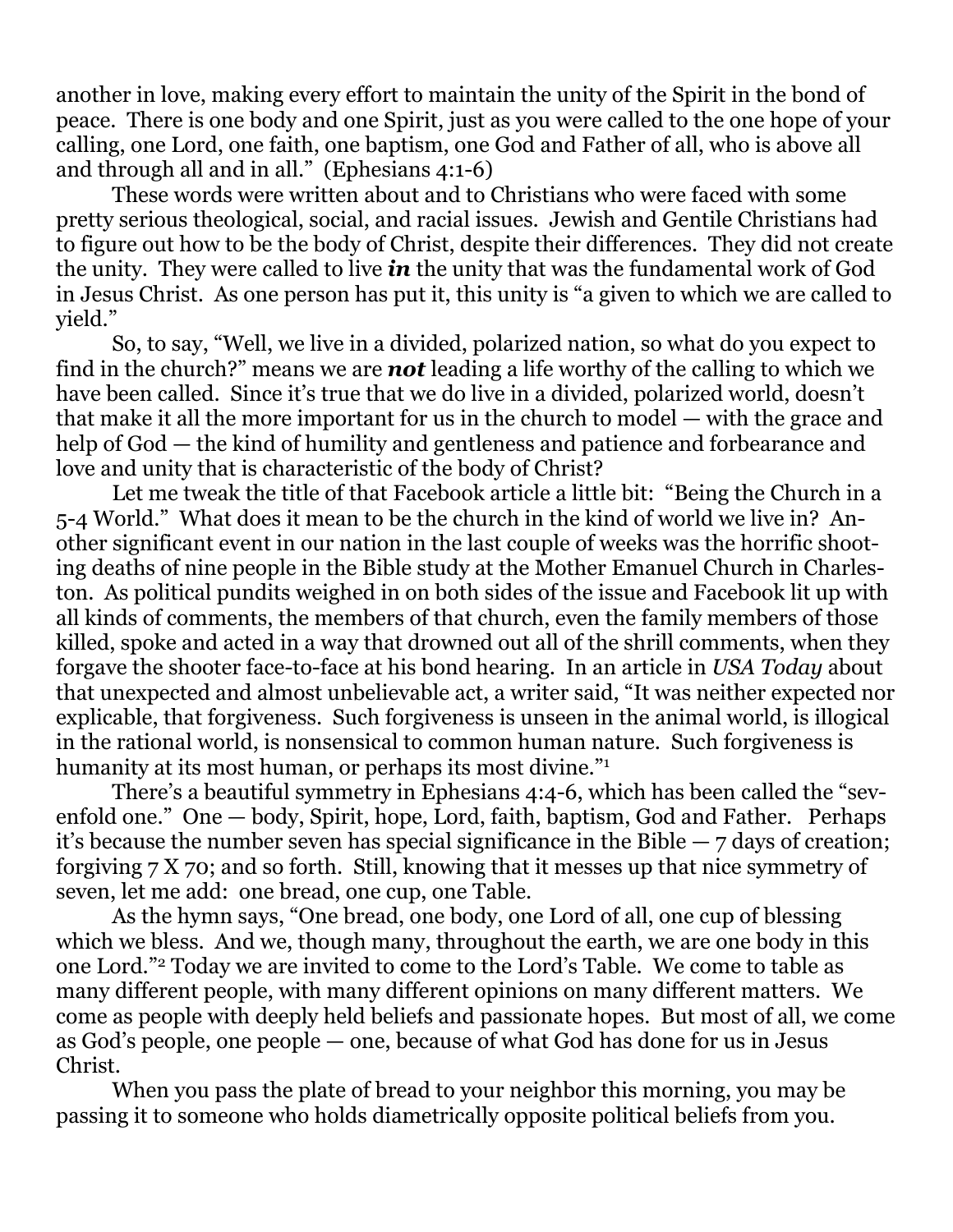When you receive the cup from your neighbor today, you may receive it from someone who sees things very differently than you do. But we all come to the table as sinners in need of God's grace. The margin note in today's bulletin next to The Sacrament of the Lord's Supper is for all of us: "Because there is one bread, we who are many are one body, for we all partake of the one bread." (1 Corinthians 10:17)

 The unity we have in Jesus Christ — the *communion* we share in the body and the blood — is a gift from God. But it is a unity, a communion that we are called to live out as Christians. I don't for a minute think that means life in the Church will always be easy. People of good faith will disagree. Faithful people will see things differently. But for the sake of the Church, for the sake of the world, we must strive to live and act in that "still more excellent way" of love.

 One of the things I love about our new hymnal, *Glory to God*, is the large number of communion hymns. I hope we learn and sing most of them in the coming months and years. Hymn #532 is called "Sheaves of Wheat." The note at the bottom of the page says, "This text by a leading Spanish author/composer expands the vivid images of grain and grape used to provide bread and wine for the celebration of the Lord's Supper into symbols of the interconnection of all human experience, but especially of the shared life in Christian community."

 Some of the words seem particularly appropriate as we come to the Lord's Table today and as we think about being the Church in a 5-4 world:

> *Here we gather to share a common meal. We are harvest by God the Sower sown, brought together to share the joys and sorrows that we feel, all refined by life's common grinding stone.*

*As each grain blends to form a single loaf, or as notes weave to shape a single song, or as droplets unite within the ocean's depth and foam, to each other as Christians we belong.* 

*At the table of God we join to eat, and as sisters and brothers break the bread. Fed by faith, hope, and love, we sing our joy to all we meet, as the body of Christ, our living head.* 

*Let us pray: O God, the Father of our Lord Jesus Christ, as there is but one body and one Spirit, one hope of our calling, one Lord, one faith, one baptism, one God and Father of us all, so may we all be of one heart and of one soul, united in one holy bond of truth and peace, of faith and charity. With one mind may we glorify you; through Jesus Christ our Lord. Amen.*